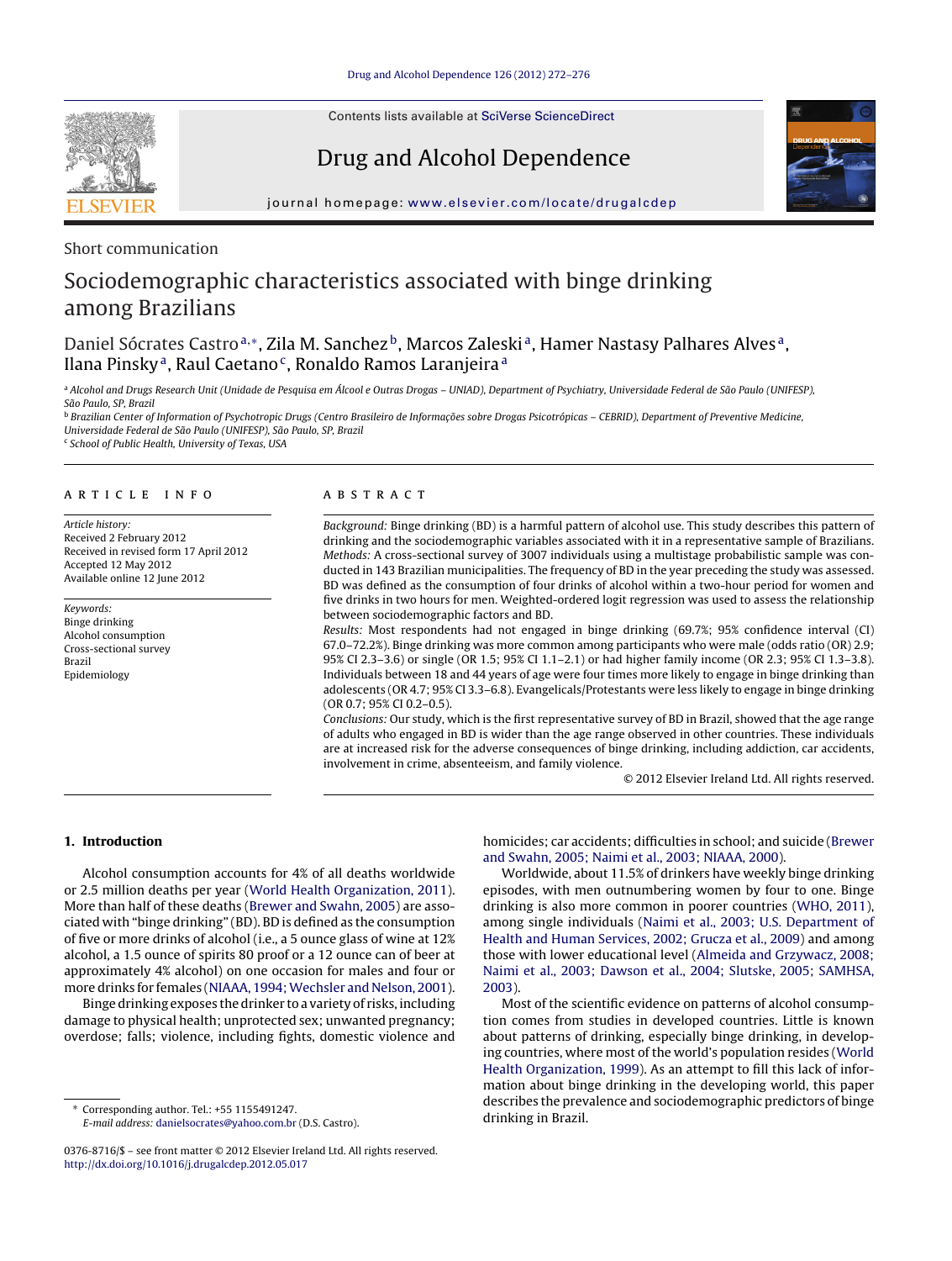#### **2. Methods**

## 2.1. Sampling procedure and data collection

The present study analyzes data from the First National Survey on Patterns of Alcohol Consumption of the Brazilian Population [\(Pinsky](#page-4-0) et [al.,](#page-4-0) [2010\).](#page-4-0) The study was conducted from November 2005 through April 2006. A total of 3007 household interviews were conducted in one hundred and forty-three Brazilian municipalities selected through a three-stage stratified probability sampling method. Stage 1 consisted of a systematic random selection of municipalities, which were probabilistically selected by the PPS method (Probability Proportional to Size) according to the population of each municipality. In stage 2, the probabilistic selection of census sectors was performed using the same method. Finally, in stage 3, a count and simple random drawing of households were performed, followed by the selection of one member of each household to be interviewed through the "next-birthday method," starting from the date of household enrollment.

The participation rate was 66%. Hour-long, face-to-face interviews were conducted in the respondents' homes by trained interviewers using a close-ended, standardized questionnaire. A detailed description of the questionnaire and methods can be found in [Caetano](#page-4-0) et [al.](#page-4-0) [\(2012\),](#page-4-0) [Laranjeira](#page-4-0) et [al.](#page-4-0) [\(2010\),](#page-4-0) and [Pinsky](#page-4-0) et [al.](#page-4-0) [\(2010\).](#page-4-0) The bias for the high non-response rate was lowered by post-stratification calibration and sample weights [\(Caetano](#page-4-0) et [al.,](#page-4-0) [2012\).](#page-4-0)

#### 2.2. Measurements

The instrument used for data collection was based on the Hispanic Americans Baseline Alcohol Survey – HABLAS questionnaire [\(Caetano](#page-4-0) et [al.,](#page-4-0) [2008\),](#page-4-0) which was developed for epidemiological studies on patterns of alcohol consumption among Hispanic-American residents of the USA. Our version was adapted for the Brazilian culture. Data from the sections on BD and sociodemographic factors were included.

#### 2.3. Dependent variable

Participants were classified as binge drinkers if they consumed five or more drinks of alcohol on one occasion (i.e., during a period of approximately two hours) for males and four or more servings of alcohol on one occasion for females in the 12 months preceding the study. The average prevalence of binge drinking was calculated by dividing the total number of respondents who reported at least one binge drinking episode during the previous year by the total number of respondents in Brazil as a whole.

#### 2.4. Statistical analysis

The analyses were performed using Stata software, version 11. Descriptive analyses were performed to characterize the total sample and the results that were obtained from the investigation of BD using contingency tables. Homogeneity tests based on Pearson's Chi-square statistics were used to establish the association between BD and sociodemographic variables. The ordered logit regression model, which corresponds to a generalization of logistic regression for ordinal polytomous responses, was used to establish associations between the frequency of BD and sociodemographic variables and its results are presented as crude and adjusted odds ratio. The dependent variable is binary (either present or absent) in the logistic regression model; the ordered logit model enabled the analysis of an ordinal dependent variable. BD in the year preceding the study was considered the dependent variable and was used to classify the subjects into four ordinal categories based on frequency as follows:  $0 = no$  binge,  $1 = low$  (1 or 2 episodes of BD),  $2 = medium(3-11)$ episodes of BD); 3 = high (12+ episodes of BD). Subjects who did not engage in any episode of binge drinking in the past year served as the reference group in the analysis. Ordered logit regression offers one odds ratio for each independent variable that represents the increment of chance to be part of the next category compared to the previous one, as described by [Liao](#page-4-0) [\(1994\)](#page-4-0) and [Sloane](#page-4-0) [and](#page-4-0) [Morgan](#page-4-0) [\(1996\).](#page-4-0) The ordered logit model assumes the proportionality of the OR. This assumption was tested, and there was no evidence that the model was inadequate ( $p = 0.7$ ). Also probability of  $F(p > F)$  was <0.005, showing adequacy of the model, proposed by [DeMaris](#page-4-0) [\(2004\).](#page-4-0)

All of the analyses considered the complex structure of the sample and were run using svy (survey set) commands that considered stratum (5 socioeconomic regions of Brazil: South, Northeast, North, Southeast, and Middle West), the primary sample unit – psu (census tract from IBGE – Brazilian Institute of Geography and Statistics of the Federal Government), and sampling weight (according to IBGE data from the 2000 Brazilian population census for each census tract), as described by [Heeringa](#page-4-0) et [al.](#page-4-0) [\(2010\).](#page-4-0) The level of significance for the analyses was set at 5%.

#### 2.5. Ethics

The present study was approved by the Research and Ethics Committee of the Federal University of São Paulo (registration number: CEP1672/04), and all participants signed an informed consent form.

#### **3. Results**

#### 3.1. Characteristics of the sample

Women accounted for slightly more than half (52.0%; 95% confidence interval (CI) 49.7–54.4%) of the 3007 respondents. Adolescents comprised 10.4% (95% CI 9.5–11.4%) and the elderly comprised 13% (95% CI 11.5–14.6%) of the studied population. Onefifth of the sample was individuals between 25 and 34 years of age, which was the largest subgroup of participating adults.

Slightly more than one-third (39.1%; 95% CI 35.9–42.3%) of respondents had a low family income, defined as R\$450.00/month (US\$250.00) or less and 34% had only an elementary school education (95% CI 31.8–36.4%). Slightly more than half of the respondents consisted of married, white individuals, and nearly two-thirds were Catholic. Two-thirds of the sample (69.7%; 95% CI 67.0–72.2%) denied engaging in BD ever in their lifetime, 3.6% (95% CI 2.7–4.9%) declared no binge drinking in the past year but at least once in their lifetime and 6.9% (95% CI 4.9–7.6%) reported engaging in this behavior at least once a week in the past year. Of the 685 subjects who engaged in BD in the past year, almost half did so at least once a month (48.0%; 95% CI 42.9–53.2%).

3.1.1. Bivariate analysis. The bivariate analysis shows that single men between ages of 18 and 44 (and especially between 18 and 24 years of age) with higher family income who were Catholic or not religious were more likely to engage in past year BD ([Table](#page-2-0) 1).

Regarding education, the difference between participants with lower education levels (up to middle school) and with higher education levels (completed or in progress) tended to decrease while number of binge drinking episodes increased. Adolescents (12.1%; 95% CI 10.9–13.3%) and elderly adults (16%; 95% CI 14.2–18.0%) were less likely to have practiced binge drinking in the year preceding the study.

3.1.2. Multivariate analysis. Men were 2.9 times more likely to have engaged in binge drinking in the year preceding the study than women (95% CI 2.3–3.6; p < 0.001) ([Table](#page-3-0) 2).

Residents of the Southern region of the country were twice as likely to engage in past year binge drinking than residents of the Southeast region, which is the most populous of the country (95% CI 1.3–2.9;  $p = 0.001$ ). Participants between 18 and 44 years of age were four times more likely to engage in binge drinking than adolescents, with the mean adjusted OR ranging from 4.1 to 4.7. Participants with the highest income – those who earned more than R\$2500.00/month or US\$1390.00 – were 2.3 times more likely to engage in BD than those who earned up to R\$450.00/month or US\$250.00 (95% CI 1.3–3.8; p = 0.003). Single individuals were 50% more likely to have engaged in BD in the preceding year (95% CI 1.1–2.1;  $p = 0.007$ ) than married ones. Participants with higher inprogress or completed education were 50% less likely to engage in BD than those who only completed middle school (95% CI 0.3–0.9;  $p = 0.028$ ). Protestants/Evangelicals were 70% less likely to engage in BD (95% CI 0.2–0.5;  $p < 0.001$ ) than Catholics, who were chosen as reference for being the most populous group.

### **4. Discussion**

Approximately 70% of our respondents denied any episode of BD in the year before the study. However, 6.9% of the total sample reported at least weekly BD. This group comprised half of those who engaged in BD.

This rate of BD is lower than the rates found in the United States [\(Serdula](#page-4-0) et [al.,](#page-4-0) [2004\)](#page-4-0) and some European and Scandinavian countries [\(Kuntsche](#page-4-0) et [al.,](#page-4-0) [2004\);](#page-4-0) however, it is similar to the rates of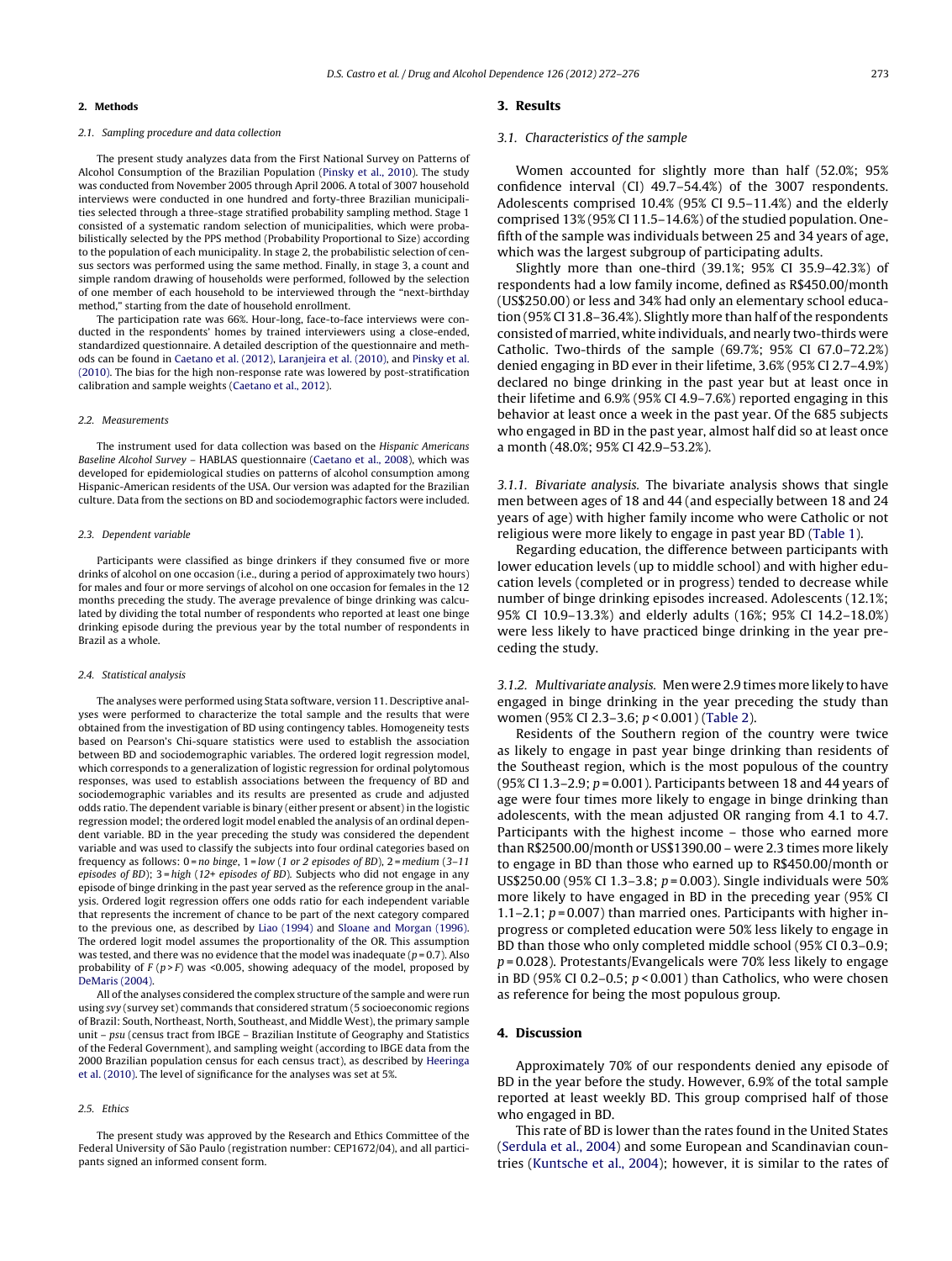<span id="page-2-0"></span>

| Table 1                                                                                                                           |  |  |
|-----------------------------------------------------------------------------------------------------------------------------------|--|--|
| Sociodemographic variables and binge drinking in the year preceding the study adjusted for the complex sample design $(N=3007)$ . |  |  |

| Variable         | Categories             | No binge in the last year |      | 1 or 2 binge occasions in the last year |                 |      | 3-11 binge occasions in the last year At least 1 binge per month |                  |      |            |                  |      | $p$ value <sup><math>a</math></sup> |         |
|------------------|------------------------|---------------------------|------|-----------------------------------------|-----------------|------|------------------------------------------------------------------|------------------|------|------------|------------------|------|-------------------------------------|---------|
|                  |                        | $\boldsymbol{N}$          | wt%  | 95% CI                                  | N               | wt%  | 95% CI                                                           | $\boldsymbol{N}$ | wt%  | 95% CI     | $\boldsymbol{N}$ | wt%  | 95% CI                              |         |
| Gender           | Male                   | 845                       | 40.6 | 38.0; 43.2                              | 128             | 57.6 | 49.7; 65.1                                                       | 74               | 72.6 | 63.3:80.3  | 205              | 70.5 | 64.9; 75.6                          | < 0.001 |
|                  | Female                 | 1424                      | 59.4 | 56.8; 62.0                              | 123             | 42.4 | 34.8; 50.3                                                       | 40               | 27.4 | 19.7; 36.7 | 115              | 29.5 | 24.4; 35.1                          |         |
| Age              | $14 - 17$              | 555                       | 12.1 | 10.9; 13.3                              | 38              | 6.6  | 4.6; 9.2                                                         | 17               | 6.6  | 3.6; 11.5  | 47               | 6.1  | 4.256; 8.592                        | < 0.001 |
|                  | $18 - 24$              | 222                       | 14.6 | 12.9; 16.5                              | 46              | 22.8 | 17.0; 29.8                                                       | 30               | 32.9 | 23.6; 43.7 | 63               | 26.7 | 20.84; 33.47                        |         |
|                  | $25 - 34$              | 378                       | 18.2 | 16.4; 20.1                              | 72              | 30.1 | 24.0; 37.0                                                       | 38               | 35.0 | 25.4; 46.0 | 82               | 23.6 | 19.3; 28.5                          |         |
|                  | $35 - 44$              | 350                       | 18.0 | 16.4; 19.7                              | 45              | 17.7 | 12.2; 24.9                                                       | 16               | 15.2 | 9.0; 24.5  | 66               | 23.5 | 18.3; 29.7                          |         |
|                  | $45 - 59$              | 399                       | 21.2 | 19.2; 23.3                              | 38              | 16.2 | 11.5; 22.4                                                       | 12               | 9.9  | 5.6; 16.9  | 44               | 14.1 | 10.1; 19.5                          |         |
|                  | $60+$                  | 365                       | 16   | 14.2; 18.0                              | 12              | 6.5  | 3.7; 11.4                                                        | $\mathbf{1}$     | 0.5  | 0.1; 3.3   | 18               | 5.9  | 3.6; 9.6                            |         |
| Family income    | Up to R\$450.00        | 965                       | 41.5 | 38.1; 45.1                              | 98              | 33.4 | 26.4; 41.3                                                       | 39               | 31.9 | 21.5; 44.5 | 120              | 34.1 | 28.6; 40.0                          | 0.008   |
|                  | R\$451.00-750.00       | 444                       | 21.8 | 19.6; 24.2                              | 29              | 13.2 | 8.6; 19.8                                                        | 27               | 24.1 | 16.1; 34.4 | 70               | 21.3 | 16.2; 27.5                          |         |
|                  | R\$751.00-1200.00      | 346                       | 19.1 | 16.8; 21.7                              | 56              | 24.9 | 18.3; 32.9                                                       | 18               | 16.0 | 9.9; 25.0  | 51               | 19.0 | 14.2; 25.0                          |         |
|                  | R\$1201.00-2500.00     | 201                       | 12.2 | 10.1; 14.6                              | 39              | 21.0 | 14.9; 28.9                                                       | 15               | 15.3 | 8.9; 25.1  | 41               | 18.4 | 13.2; 25.2                          |         |
|                  | More than R\$2500.00   | 82                        | 5.3  | 3.9; 7.1                                | 15              | 7.4  | 3.7; 14.0                                                        | 5                | 12.6 | 5.0; 28.1  | 16               | 7.1  | 4.0; 12.2                           |         |
| Marital status   | Married                | 1081                      | 56.5 | 54.0; 59.0                              | 129             | 56.1 | 48.9; 63.0                                                       | 54               | 49.1 | 38.7; 59.7 | 150              | 49.2 | 42.5; 56.0                          | < 0.001 |
|                  | Single                 | 851                       | 31.0 | 28.8; 33.3                              | 98              | 37.2 | 30.16; 44.9                                                      | 50               | 43.4 | 32.8; 54.6 | 142              | 42.5 | 36.0; 49.3                          |         |
|                  | Widowed                | 178                       | 6.5  | 5.4; 7.9                                | $\overline{7}$  | 2.3  | 0.9; 5.4                                                         | 6                | 3.4  | 1.4; 8.0   | 6                | 2.1  | 0.7; 5.7                            |         |
|                  | Divorced               | 159                       | 5.9  | 5.0; 7.0                                | 17              | 4.3  | 2.4; 7.6                                                         | $\overline{4}$   | 4.0  | 1.4; 11.0  | 22               | 6.1  | 3.5; 10.4                           |         |
| Education        | None/primary           | 830                       | 37.6 | 35.0; 40.3                              | 60              | 23.0 | 17.1; 30.3                                                       | 27               | 20.1 | 12.7; 30.4 | 83               | 27.0 | 20.3; 35.0                          | < 0.001 |
|                  | Middle                 | 645                       | 27.5 | 25.4; 29.9                              | 68              | 27.2 | 20.2; 35.6                                                       | 29               | 26.0 | 17.9; 36.0 | 113              | 34.4 | 27.4; 42.1                          |         |
|                  | Secondary              | 673                       | 25.5 | 23.2; 28.1                              | 103             | 36.9 | 29.3; 45.1                                                       | 48               | 39.0 | 29.6; 49.2 | 112              | 32.6 | 26.2; 39.8                          |         |
|                  | University             | 121                       | 9.3  | 7.3; 11.7                               | 20              | 12.9 | 7.4; 21.5                                                        | 10               | 15.0 | 7.0; 28.9  | 12               | 6.0  | 2.9; 11.9                           |         |
| Region of Brazil | Southeast              | 988                       | 45.5 | 42.8; 48.1                              | 99              | 42.1 | 34.5; 50.2                                                       | 34               | 34.9 | 24.6; 46.8 | 124              | 37.4 | 30.2; 45.13                         | 0.010   |
|                  | Midwest                | 177                       | 6.3  | 5.4; 7.4                                | 14              | 3.2  | 1.5; 6.6                                                         | 8                | 6.2  | 2.5; 14.7  | 29               | 6.9  | 3.501; 13.11                        |         |
|                  | Northeast              | 656                       | 26.0 | 23.9; 28.3                              | 85              | 30.9 | 23.8; 39.0                                                       | 45               | 36.2 | 24.8; 49.3 | 85               | 25.1 | 19.2; 32.1                          |         |
|                  | North                  | 162                       | 8.6  | 6.4; 11.3                               | $7\overline{ }$ | 2.4  | 0.9; 6.2                                                         | 5                | 3.6  | 2.0; 6.5   | 33               | 10.9 | 7.1:16.3                            |         |
|                  | South                  | 286                       | 13.6 | 11.7; 15.6                              | 46              | 21.3 | 15.0; 29.2                                                       | 22               | 19.0 | 12.8; 27.2 | 49               | 19.7 | 13.6; 27.7                          |         |
| Race             | White                  | 1134                      | 51.2 | 47.9; 54.5                              | 133             | 56.9 | 47.8; 65.4                                                       | 48               | 43.1 | 32.2; 54.7 | 134              | 49.1 | 41.7:56.6                           | 0.661   |
|                  | Black                  | 228                       | 11.1 | 9.3; 13.1                               | 30              | 11.6 | 7.3; 18.0                                                        | 17               | 11.9 | 6.8; 20.0  | 43               | 12.1 | 8.5; 16.8                           |         |
|                  | Mulato/pardo           | 852                       | 35.2 | 32.2; 38.2                              | 79              | 29.1 | 22.0; 37.4                                                       | 43               | 40.9 | 30.9; 51.6 | 130              | 35.1 | 28.9; 42.0                          |         |
|                  | Indigenous             | 50                        | 2.6  | 1.8; 3.7                                | 8               | 2.3  | 1.0; 5.1                                                         | 5                | 4.1  | 1.5; 10.6  | 12               | 3.6  | 1.5; 10.6                           |         |
| Religion         | Catholic               | 1474                      | 63.9 | 60.7; 67.0                              | 189             | 78.2 | 71.0; 83.9                                                       | 86               | 72.9 | 61.7; 81.8 | 241              | 76.3 | 70.5; 81.2                          | < 0.001 |
|                  | Protestant/Evangelical | 616                       | 28.3 | 25.6; 31.3                              | 32              | 9.5  | 6.2; 14.2                                                        | 13               | 11.3 | 6.6; 18.7  | 33               | 10.7 | 7.0; 16.1                           |         |
|                  | Spiritist              | 35                        | 2.0  | 1.3; 3.1                                | 5               | 3.9  | 1.2; 12.3                                                        | $\overline{4}$   | 6.1  | 1.5:21.8   | $\overline{4}$   | 1.2  | 0.4; 3.6                            |         |
|                  | Other                  | 43                        | 1.8  | 1.2; 2.7                                | 5               | 1.3  | 0.3; 4.5                                                         | $\mathbf{1}$     | 0.7  | 0.9; 4.6   | 5                | 1.0  | 0.4; 2.6                            |         |
|                  | No religion            | 101                       | 3.9  | 2.9; 5.1                                | 20              | 7.1  | 3.9; 12.4                                                        | 10               | 9.0  | 4.5:17.1   | 37               | 10.8 | 7.7:14.9                            |         |

 $a$  p value for the Pearson Chi-square test adjusted for complex survey sample design.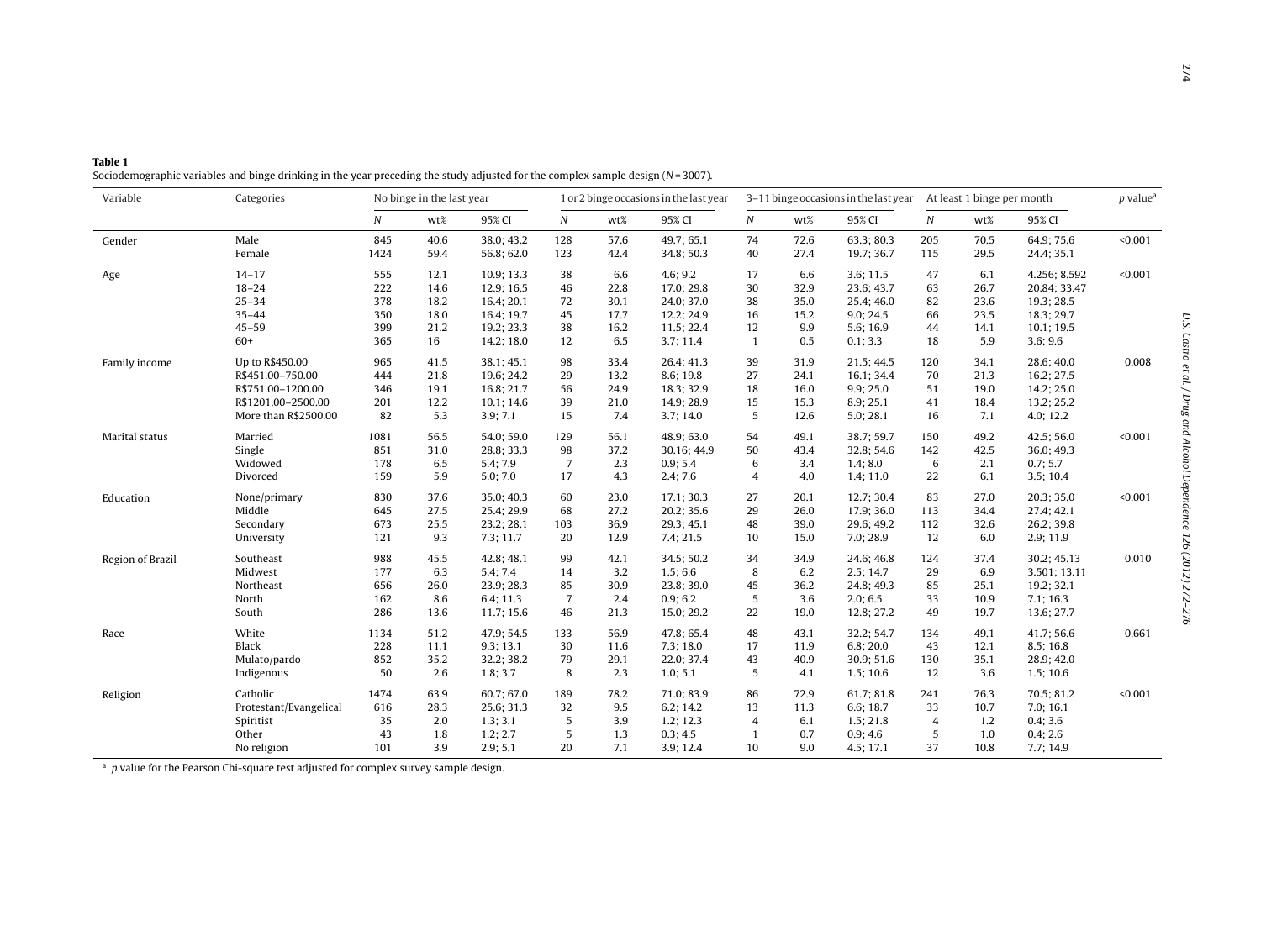#### <span id="page-3-0"></span>**Table 2**

Ordered logit model for frequency of binge drinking over the last year and sociodemographic variables, adjusted for the complex sample design  $(N=2946)$ . The adjusted model considered only the significant variables in the bivariate analysis.

|                  |                        | Crude odds ratio | 95% CI |     | p value | Adjusted odds ratio | 95% CI |     | $p$ value |
|------------------|------------------------|------------------|--------|-----|---------|---------------------|--------|-----|-----------|
|                  |                        |                  | Min    | Max |         |                     | Min    | Max |           |
| Gender           | Female                 | Ref              |        |     |         | Ref                 |        |     |           |
|                  | Male                   | 2.9              | 2.4    | 3.6 | < 0.001 | 2.9                 | 2.3    | 3.6 | < 0.001   |
| Brazilian Region | Southeast              | Ref              |        |     |         | Ref                 |        |     |           |
|                  | Middlewest             | 1.1              | 0.6    | 2.0 | 0.797   | 1.1                 | 0.6    | 2.1 | 0.701     |
|                  | Northeast              | 1.3              | 0.9    | 1.7 | 0.092   | 1.1                 | 0.9    | 1.9 | 0.083     |
|                  | North                  | 1.0              | 0.6    | 1.8 | 0.948   | 1.3                 | 0.7    | 2.2 | 0.398     |
|                  | South                  | 1.7              | 1.2    | 2.5 | 0.004   | 2.0                 | 1.3    | 2.9 | 0.001     |
| Age              | $14 - 17$              | Ref              |        |     |         | Ref                 |        |     |           |
|                  | $18 - 24$              | 3.4              | 2.5    | 4.6 | < 0.001 | 4.7                 | 3.3    | 6.8 | < 0.001   |
|                  | $25 - 34$              | 2.8              | 2.1    | 3.7 | < 0.001 | 4.6                 | 3.0    | 7.1 | < 0.001   |
|                  | $35 - 44$              | 2.2              | 1.6    | 3.0 | < 0.001 | 4.1                 | 2.6    | 6.5 | < 0.001   |
|                  | $45 - 59$              | 1.3              | 0.9    | 1.8 | 0.177   | 2.2                 | 1.3    | 3.7 | 0.004     |
|                  | $60+$                  | 0.6              | 0.4    | 1.0 | 0.061   | 1.2                 | 0.6    | 2.3 | 0.679     |
| Family income    | Up to R\$450.00        | Ref              |        |     |         | Ref                 |        |     |           |
|                  | R\$451.00-750.00       | 1.1              | 0.8    | 1.5 | 0.473   | 1.1                 | 0.8    | 1.5 | 0.430     |
|                  | R\$751.00-1200.00      | 1.3              | 0.9    | 1.7 | 0.067   | 1.1                 | 0.9    | 1.7 | 0.221     |
|                  | R\$1201.00-2500.00     | 1.8              | 1.3    | 2.6 | < 0.001 | 1.7                 | 1.1    | 2.5 | 0.010     |
|                  | More than R\$2500.00   | 1.8              | 1.2    | 2.7 | 0.007   | 2.3                 | 1.3    | 3.8 | 0.003     |
| Marital status   | Married                | Ref              |        |     |         | Ref                 |        |     |           |
|                  | Single                 | 1.5              | 1.2    | 1.8 | 0.001   | 1.5                 | 1.1    | 2.1 | 0.007     |
|                  | Widowed                | 0.4              | 0.2    | 0.8 | 0.006   | 1.2                 | 0.6    | 2.4 | 0.565     |
|                  | Divorced               | 1.0              | 0.6    | 1.6 | 0.965   | 1.4                 | 0.8    | 2.4 | 0.194     |
| Education        | No/primary             | Ref              |        |     |         | Ref                 |        |     |           |
|                  | Middle                 | 1.7              | 1.2    | 2.3 | 0.001   | 1.3                 | 0.9    | 1.9 | 0.149     |
|                  | Secondary              | 2.0              | 1.5    | 2.7 | < 0.001 | 1.2                 | 0.8    | 1.8 | 0.321     |
|                  | University             | 1.5              | 0.9    | 2.4 | 0.073   | 0.5                 | 0.3    | 0.9 | 0.028     |
| Religion         | Catholic               | Ref              |        |     |         | Ref                 |        |     |           |
|                  | Protestant/Evangelical | 0.3              | 0.2    | 0.4 | < 0.001 | 0.3                 | 0.2    | 0.5 | < 0.001   |
|                  | Spiritist              | 1.1              | 0.5    | 2.4 | 0.826   | 1.0                 | 0.5    | 2.1 | 0.999     |
|                  | Other                  | 0.5              | 0.2    | 1.0 | 0.037   | 0.6                 | 0.2    | 1.4 | 0.233     |
|                  | No religion            | 2.0              | 1.4    | 2.9 | < 0.001 | 1.7                 | 1,1    | 2.6 | 0.021     |

<sup>a</sup> 61 missing cases for the binge drinking outcome.

other countries that are undergoing economic development similarly to Brazil, such as South Africa [\(Peltzer](#page-4-0) [and](#page-4-0) [Ramlagan,](#page-4-0) [2009\).](#page-4-0)

Individuals between 18 and 44 years of age were four times more likely to engage in BD than adolescents (adjusted OR between 4.1 and 4.7). Another recent Brazilian study ([Moura](#page-4-0) [and](#page-4-0) [Malta,](#page-4-0) [2011\)](#page-4-0) covering the adult population of the 26 state capitals and the Federal District showed very similar results. Brazilian law prohibits the sale of alcoholic beverages to people under the age of 18 years and likely contributes to the lower levels of binge drinking in adolescents. Furthermore, the greater purchasing power of young adults and older adults may also contribute to the results, given the relationship between the availability of money and BD among adolescents ([Kouvonen](#page-4-0) [and](#page-4-0) [Lintonen,](#page-4-0) [2002;](#page-4-0) [Lintonen](#page-4-0) et [al.,](#page-4-0) [2000\).](#page-4-0)

In most countries, higher rates of BD occur during late adolescence and early adulthood ([Johnston](#page-4-0) et [al.,](#page-4-0) [1996;](#page-4-0) [Kuntsche](#page-4-0) et [al.,](#page-4-0) [2004;](#page-4-0) [Quigley](#page-4-0) [and](#page-4-0) [Marlatt,](#page-4-0) [1996.\)](#page-4-0). In South Africa, two studies have shown higher rates of binge drinking in people between the ages of 18 and 35 ([Peltzer](#page-4-0) [and](#page-4-0) [Ramlagan,](#page-4-0) [2009\)](#page-4-0) and 25 and 34 ([Peltezer](#page-4-0) et [al.,](#page-4-0) [2011\).](#page-4-0) In Spain, the highest prevalence of BD was in adults 18–24 years of age ([Valencia-Martín](#page-4-0) et [al.,](#page-4-0) [2007\),](#page-4-0) and in countries such as Finland, France, Germany, Sweden, and UK, BD was most common in adults 18–29 years of age ([Hemström](#page-4-0) et [al.,](#page-4-0) [2002\).](#page-4-0) In the United States and Canada, the highest rates of BD were found in 21–25 year olds [\(Naimi](#page-4-0) et [al.,](#page-4-0) [2003;](#page-4-0) [U.S.](#page-4-0) [Department](#page-4-0) [of](#page-4-0) [Health](#page-4-0) [and](#page-4-0) [Human](#page-4-0) [Services,](#page-4-0) [2002\).](#page-4-0)

Compared to other countries, Brazil has a wider age range of individuals who engage in BD. This group may be at higher risk for the adverse consequences of this pattern of alcohol consumption. These findings are relevant, not only because of the scarce

information available on BD in developing countries, but also because they provide further guidance for planning interventions for high-risk populations. This information may contribute to the creation of effective public health policies for the prevention and treatment of alcohol-related problems.

#### 4.1. Study limitations

People in non-residential settings were not included. Since this study is cross-sectional, the associations found cannot be assumed to be causal.

## **Role of funding source**

Funding for this study was provided by the SENAD (National Secretariat for Drug Policies) of the Brazilian Federal Government. SENAD have no further role in study design, the collection, analysis, and interpretation of data, the writing of the report or in the decision to submit the paper for publication.

## **Contributors**

Authors Ilana Pinsky, Raul Caetano, Ronaldo Ramos Laranjeira, Marcos Zaleski developed the First National Survey on Patterns of Alcohol Consumption of the Brazilian Population from where the data analyzed in this study was taken. Author Zila M. Sanchez undertook the statistical analysis Author Daniel Sóccrates de Castro e Hamer Nastasy Palhares Alves managed the literature searches